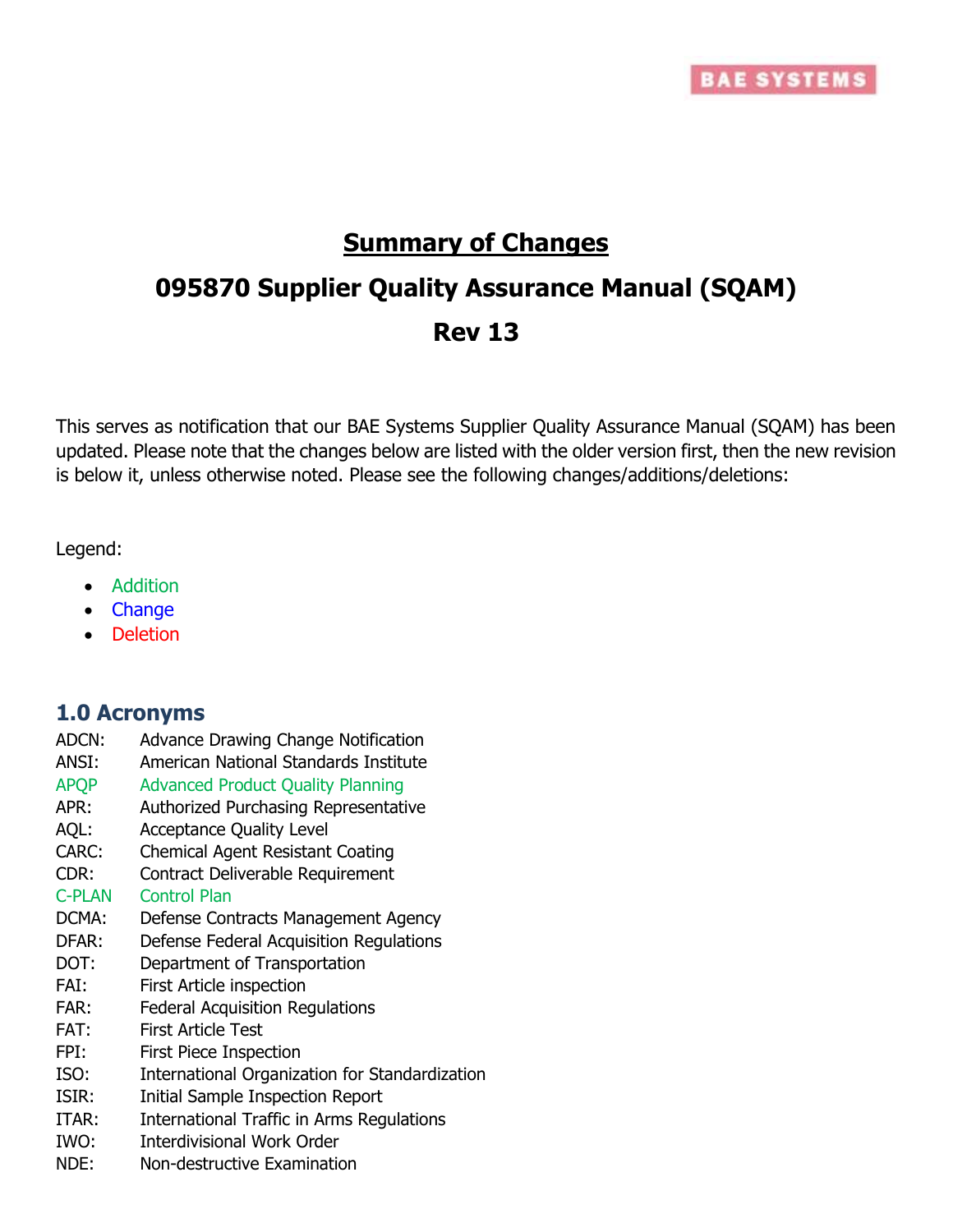

| NOR:         | Notification of Revision                      |
|--------------|-----------------------------------------------|
| OSHA:        | Occupational Safety and Health Administration |
| <b>PFMEA</b> | <b>Process Failure Mode Effects Analysis</b>  |
| PO:          | Purchase Order                                |
| PPAP:        | <b>Production Part Approval Process</b>       |
| QAP:         | <b>Quality Assurance Provisions</b>           |
| QAR:         | <b>Quality Assurance Requirements</b>         |
| SAE:         | Society of Automotive Engineers               |
| SPS:         | <b>Standard Process Specification</b>         |
| <b>SQAM</b>  | <b>Supplier Quality Assurance Manual</b>      |
| SQAP:        | <b>Supplier Quality Assurance Provisions</b>  |
| TDP:         | <b>Technical Data Package</b>                 |
| UN:          | <b>United Nations</b>                         |
| VIR:         | <b>Vendor Information Request</b>             |
|              |                                               |

#### ---------------------------------------------------------------------------------------------------------------------------------------

#### **3.3 Notification Responsibilities**

The Supplier shall notify their APR in writing using VIR 089725, as set forth in Section 5.2 below, in the event that any one of the following occurs:

- Change to/relocation of Supplier's facility
- Change in quality systems or operations management
- Any change to the manufacturing process (Note: Applicable to all Tiers of Suppliers)
- Change to Quality Management System registration, including issuance of a new registration certificate
- Break in production of 24 months or more
- All Drawing changes whether received from BAE Systems or any Supplier

Failure to notify BAE Systems in a timely manner prior to shipping product may result in the following:

- On-site inspection by BAE Systems or their representative at the Supplier's expense
- Audit of the Supplier's facility at the Supplier's expense
- Withholding of new business opportunities

#### **3.3 Notification Responsibilities**

The Supplier shall notify their APR in writing using VIR 089725, as set forth in Section 5.2 below, in the event that any one of the following occurs:

- Change to/relocation of Supplier's facility
- Change in quality systems or operations management
- Any change to the manufacturing process (Note: Applicable to all Tiers of Suppliers)
- Change to Quality Management System registration, including issuance of a new registration certificate
- Break in production of 24 months or more
- All Drawing changes whether received from BAE Systems or any Supplier
- Supplier Name change

Failure to notify BAE Systems in a timely manner prior to shipping product may result in the following:

- On-site inspection by BAE Systems or their representative at the Supplier's expense
- Audit of the Supplier's facility at the Supplier's expense
- Withholding of new business opportunities

---------------------------------------------------------------------------------------------------------------------------------------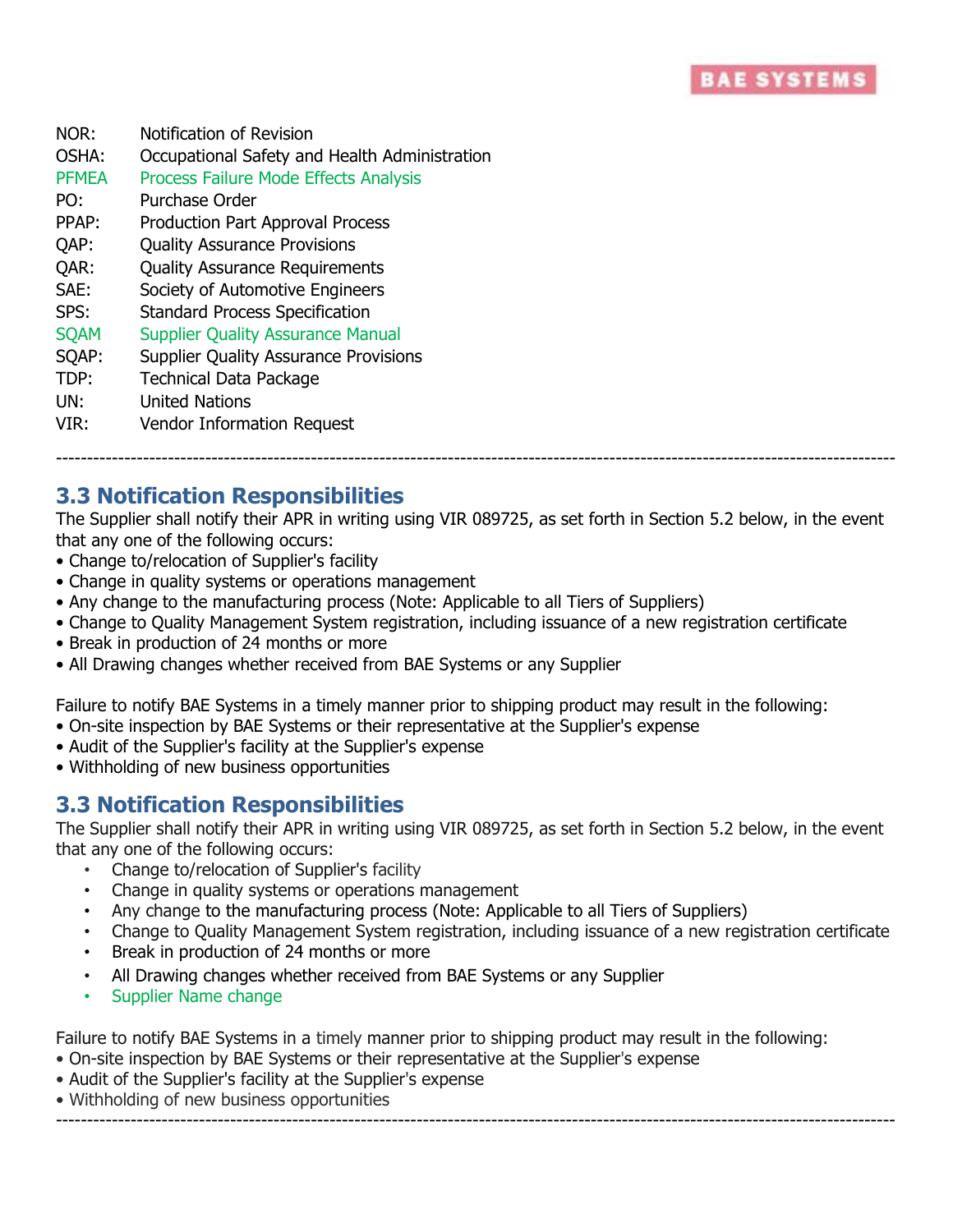

# **7.1 Special Processes**

All special processes identified below and utilized on a BAE Systems' Purchase Agreement require certification by NADCAP or approval by BAE Systems. Special process requirements identified below shall be flowed down to all sub-tier Suppliers. The Supplier shall provide a current Certificate of Conformance (C of C) certifying compliance for all special processes identified below and performed as required by the TDP. All special process Suppliers or their sub-tier Suppliers utilized on the Purchasing Agreement shall have a current accreditation by NADCAP or approved by BAE Systems. The Certificate of Compliance shall define and document all processes used in satisfying the TDP/Purchasing Agreement requirements and the date of the last audit. Special processes will be as defined below in our SQAM, AS9100 and by NADCAP. All costs associated with NADCAP accreditation shall be borne by the special process Supplier.

Special processes include, but may not be limited to, any of the following:

- The following special processes are required to be approved by BAE Systems
	- o Bonding
	- o Casting
	- o Chemical Agent Reactive Coating (CARC) Painting does not require NADCAP, but requires BAE Process Audit Approval
	- o Soldering
	- o Welding/Brazing requires BAE Systems Weld Process Audit Approval and Weld Procedure Approval **prior** to welding
- The following special processes are required to be approved by NADCAP when the specific CDR is applied to the contract
	- o Heat Treating
	- o Painting (Non CARC Painting)/Coating
	- o Plating
- The following special processes are required to be certified to the identified standards.
	- o Destructive/Non-destructive Testing (shall comply to ASNT TC1A or NAS410) Note personnel shall have a Level 2 or better certification.

# **7.1 Special Processes**

All special processes identified below and utilized on a BAE Systems' Purchase Agreement require certification by NADCAP or approval by BAE Systems. Special process requirements identified below shall be flowed down to all sub-tier Suppliers. The Supplier shall provide a current Certificate of Conformance (C of C) certifying compliance for all special processes identified below and performed as required by the TDP. All special process Suppliers or their sub-tier Suppliers utilized on the Purchasing Agreement shall have a current accreditation by NADCAP or approved by BAE Systems. The Certificate of Compliance shall define and document all processes used in satisfying the TDP/Purchasing Agreement requirements and the date of the last audit. Special processes will be as defined below in our SQAM, AS9100 and by NADCAP. All costs associated with NADCAP accreditation shall be borne by the special process Supplier.

Special processes include, but may not be limited to, any of the following:

- The following special processes are required to be approved by BAE Systems
	- o Chemical Agent Reactive Coating (CARC) Painting does not require NADCAP, but requires BAE Process Audit Approval
	- o Soldering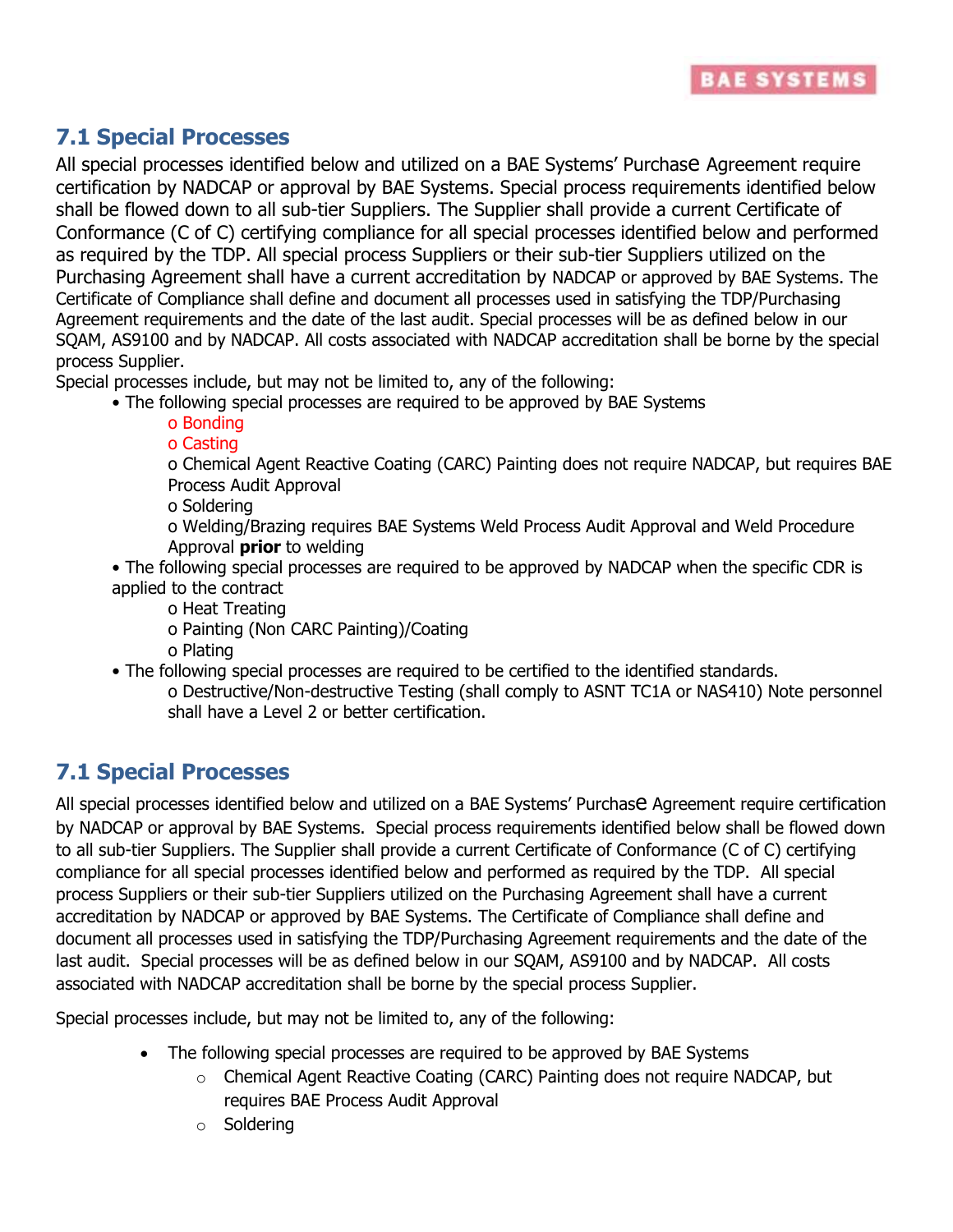- $\circ$  Welding/Brazing requires BAE Systems Weld Process Audit Approval and Weld Procedure Approval **prior** to welding
- The following special processes are required to be approved by NADCAP when the specific CDR is applied to the contract
	- o Heat Treating
	- o Painting (Non CARC Painting)/Coating
	- o Plating
- The following special processes are required to be certified to the identified standards.
	- $\circ$  Destructive/Non-destructive Testing (shall comply to ASNT TC1A or NAS410) Note personnel shall have a Level 2 or better certification.

---------------------------------------------------------------------------------------------------------------------------------------

## **7.1.2 Chemical Agent Resistant Coating (CARC)**

Processing of CARC-finished parts/assemblies shall be performed only by a BAE Systems approved Supplier. Parts received which are not finished by an approved Supplier will be rejected and may be subject to rework by an approved Supplier at the Supplier's expense.

# **7.1.2 Chemical Agent Resistant Coating (CARC)**

Processing of CARC-finished parts/assemblies shall be performed only by a BAE Systems approved Supplier. Parts received which are not finished by an approved Supplier will be rejected and may be subject to rework by an approved Supplier at the Supplier's expense. For the approved CARC Paint supplier list, please see the Platform & Services Purchasing Website [\(https://pns-purchasing.us.baesystems.com/index.shtm](https://pns-purchasing.us.baesystems.com/index.shtm)) "Approved Painter List".

---------------------------------------------------------------------------------------------------------------------------------------

# **7.2 Part Identification Marking**

Identify all parts using the criteria listed below:

- All commercial parts will be identified as defined on the commercial TDP.
- Outside Special Processes, (OSP) will be marked per the Statement of Work, (SOW).
- All other parts are to be marked with the following criteria:
	- o Part Number as defined on the purchase order line item for the part.
	- o Cage Code as defined on the drawing as applicable.
	- o Cage Code of the producing Supplier/vendor.
- The method will be as defined on the drawing:
	- o If no method is defined use MIL-STD-130 as a guide for determining the marking/identification method.

o The marking method cannot affect form, fit, or function of the part.

- The location will be as defined on the drawing:
	- o If no location is defined, the Supplier is to determine the best marking location.
	- o The marking location cannot affect form, fit, or function of the part.

If there are any questions, please submit a VIR for clarification.

The Supplier shall ensure that parts are legibly marked in accordance with these requirements. (If this identification is no longer visible, after all finishing processes have been completed the info must be reapplied with the identification method to be determined by the Supplier, the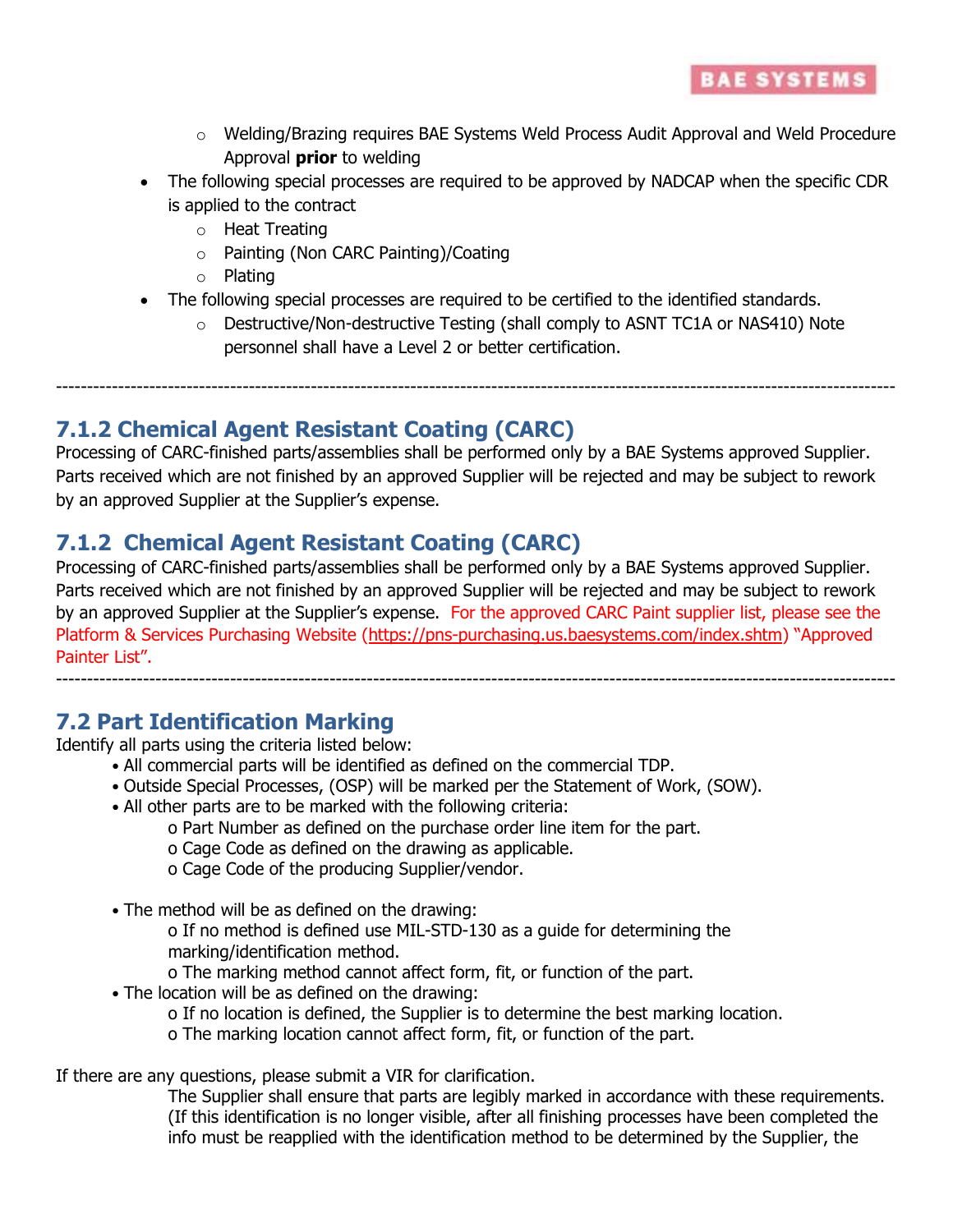

identification process cannot affect form, fit or function of the part). Objective evidence must be made available upon request to support the original marking methods used.

### **7.2 Part Identification Marking**

Identify all parts using the criteria listed below:

- All commercial parts will be identified as defined on the commercial TDP.
- Outside Special Processes, (OSP) will be marked per the Statement of Work, (SOW).
- All other parts are to be marked with the following criteria:
	- o Part Number as defined on the purchase order line item for the part.
	- $\circ$  Cage Code as defined on the drawing as applicable.
	- o Cage Code of the producing Supplier/vendor.
- The method will be as defined on the drawing:
	- $\circ$  If no method is defined use MIL-STD-130 as a quide for determining the marking/identification method.
	- $\circ$  The marking method cannot affect form, fit, or function of the part.
- The location will be as defined on the drawing:
	- $\circ$  If no location is defined, the Supplier is to determine the best marking location.
	- $\circ$  The marking location cannot affect form, fit, or function of the part.

If there are any questions, please submit a VIR for clarification.

The Supplier shall ensure that parts are legibly marked in accordance with these requirements. (If this identification is no longer visible, after all finishing processes have been completed the info must be reapplied with the identification method to be determined by the Supplier, the identification process cannot affect form, fit or function of the part). Objective evidence must be made available upon request to support the original marking methods used.

Suppliers are responsible for maintaining objective evidence for all part marking compliance for each shipment, coordinating and documenting the traceability to the specific shipment.

---------------------------------------------------------------------------------------------------------------------------------------

**8.1 Supplier Monitoring and Rating** 

BAE Systems, Combat Mission Systems rates and monitors the performance of its Suppliers. A Supplier's rating is based upon:

- Quality Rating
	- $\circ$  % Acceptance (P1 + P2)
		- P1 Receiving 50% (1 Total Rec Defectives / Total Receipts\* .5)
		- P2 WIP 50% (1 Total WIP Defectives / Total Receipts\* .5)
- Quality Risk Assessment Rating  $(P1 + P2 + P3)$ 
	- $\circ$  % Acceptance (P1 + P2)
		- $\cdot$  P1 40% Receiving Inspection (1 Total Defectives / Total Receipts\* .4)
		- $\circ$  P2 40% WIP (1 Total Defectives / Total Receipts\* .4)
		- $\circ$  P3 20% Corrective Actions issued and responsiveness (1- corrective actions issued + late responses  $/ 10$   $* .2)$

Suppliers who fall below a determined level (98% Quality Risk Assessment Rating) of performance may be subject to various activities including, but not limited to, audit by BAE Systems, request for a corrective action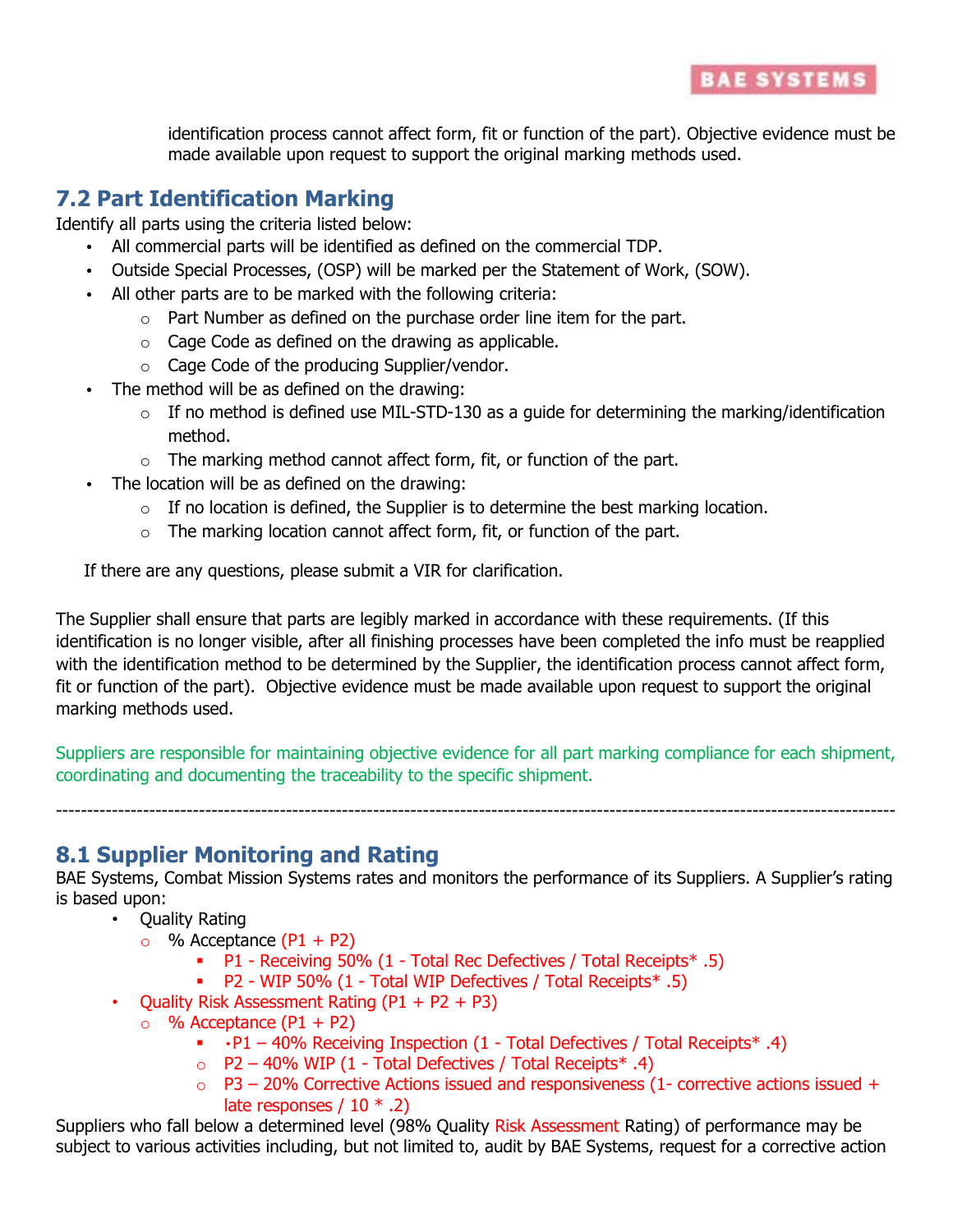improvement plan, prohibiting the Supplier from receiving new business and/or placed on Containment Level I or II.

# **8.1 Supplier Monitoring and Rating**

BAE Systems, Combat Mission Systems rates and monitors the performance of its Suppliers. A Supplier's rating is based upon:

- Quality Rating
	- o % Acceptance

#### **1** - Total Defectives / Total Receipts

Suppliers who fall below a determined quality level (98% Quality Rating) of performance may be subject to various activities including, but not limited to, audit by

BAE Systems, request for a corrective action improvement plan, prohibiting the Supplier from receiving new business and/or placed on Containment Level I or II.

---------------------------------------------------------------------------------------------------------------------------------------

### **8.3 Inspection**

The Supplier will inspect the first piece manufactured for this Purchasing Agreement to all drawing characteristics, drawing notes and Purchasing Agreement requirements and will maintain on file a report which includes the following elements:

## **8.3 Inspection**

The Supplier will inspect the first piece (First Article Inspection - FAI) manufactured for this Purchasing Agreement to all drawing characteristics, drawing notes and Purchasing Agreement requirements and will maintain on file a report which includes the following elements:

**8.4 Measuring and Test Equipment** 

The Supplier shall establish and maintain a documented calibration system to verify conformity of all measuring and test equipment (M&TE) such as gages, tools, jigs, fixtures and dies used to verify conformity to requirements. This system shall be compliant with ISO 9001:2015 (or latest version), AS 9100, TS 16949, or shall be approved by BAE Systems.

---------------------------------------------------------------------------------------------------------------------------------------

Outside calibration and inspection/test, services used shall maintain a system in accordance with a recognized standard such as ISO 10012, ANSI/NCSL Z540, or ISO 17025 and shall address the criteria described in the selected standard.

# **8.4 Measuring and Test Equipment**

The Supplier shall establish and maintain a documented calibration system to verify conformity of all measuring and test equipment (M&TE) such as gages, tools, jigs, fixtures and dies used to verify conformity to requirements. This system shall be compliant with ISO 9001:2015 (or latest version), AS 9100, TS 16949, ISO/IEC 17025 or shall be approved by BAE Systems.

Outside calibration and inspection/test, services used shall maintain a system in accordance with a recognized standard such as ISO 10012, ANSI/NCSL Z540, or ISO/IEC 17025 and shall address the criteria described in the selected standard.

---------------------------------------------------------------------------------------------------------------------------------------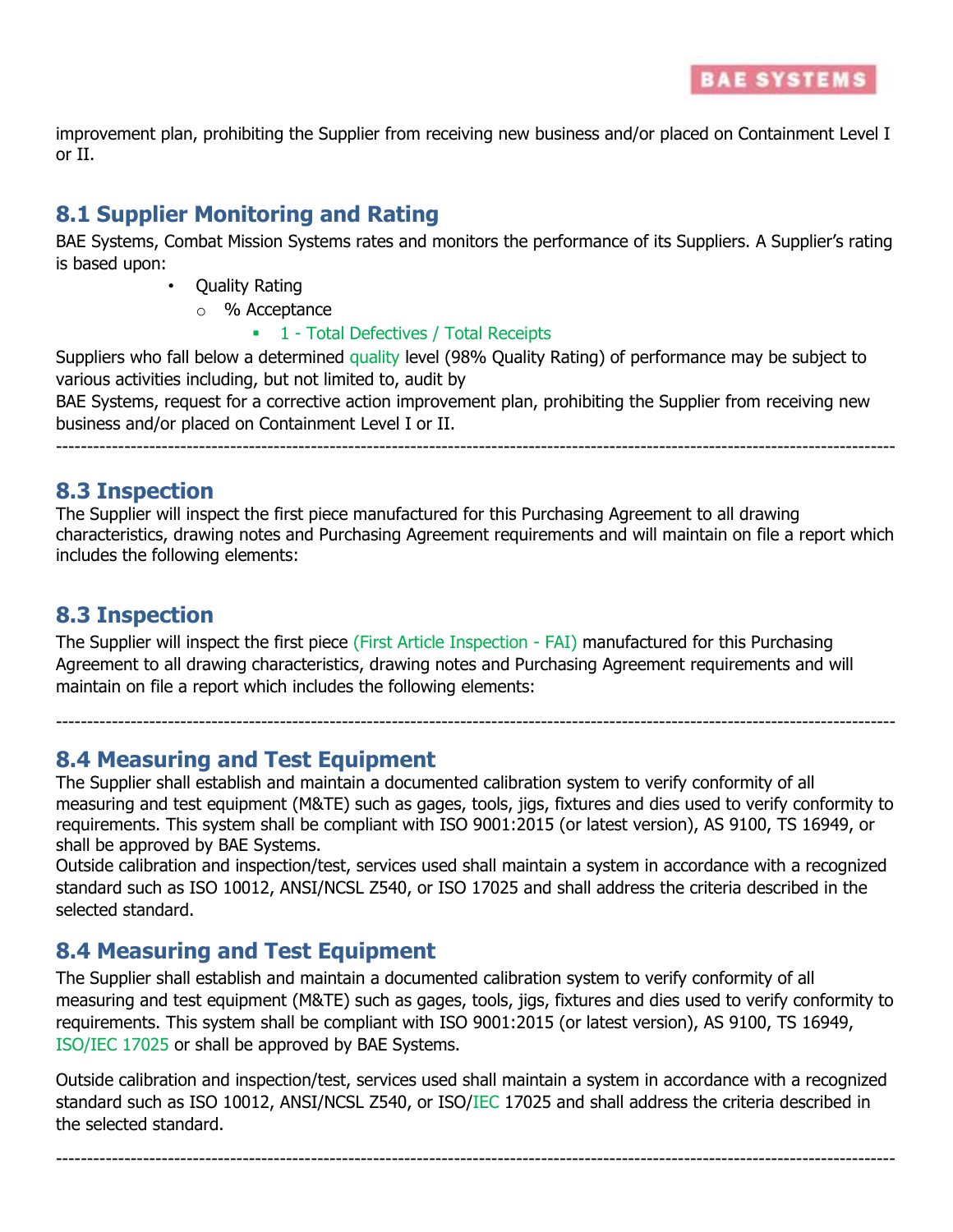# **8.9 Corrective Action**

The Supplier is responsible for implementing systems capable of resolving problems adversely affecting quality. The Supplier shall:

• Contain all discrepant parts whether they are completed, in process, in inventory, in-transit, previously shipped or in the field.

• Determine root cause of the issue, why it wasn't detected in their system and what systemically failed to allow the deficiency.

• Identify impacts to similar items that use the same process/material/equipment and which may be affected by this discrepancy).

- Implement corrective action to correct the deficiencies.
- Implement preventative actions to preclude future occurrences of the issue(s).
- Verify and validate all corrective/preventative actions for effectiveness.

Records, which document the above actions, shall be maintained and made available to BAE Systems upon request; these records may be in the Supplier's format as long as they address all requirements specified in this document.

In the event that a non-conformance is discovered by BAE Systems, there may cause to issue either a Notification of Nonconformance (NN, Level I Corrective Action) or a Supplier Corrective Action Request (SCAR, Level II Corrective Action).

A notification of nonconformance, Level I Corrective Action informs the Supplier that a non-conformance was identified but does not require a formal response from the Supplier. The Supplier is still responsible and shall correct the identified non-conformance in their process and document the actions taken in accordance with their internal corrective action procedures.

A SCAR requires that the Supplier provide formal written analysis of the root cause and documented corrective and preventative actions. The formal response from the Supplier must be received on or before the response due date or the Supplier's performance and/or risk rating may be impacted.

BAE Systems will, based on the supplied SCAR response, determine what follow up actions are required, if any, and completion of all follow up actions will be required before the SCAR can be closed.

### **8.9 Corrective Action**

The Supplier is responsible for implementing systems capable of resolving problems adversely affecting quality. The Supplier shall:

- Contain all discrepant parts whether they are completed, in process, in inventory, in-transit, previously shipped or in the field.
- Determine root cause of the issue, why it wasn't detected in their system and what systemically failed to allow the deficiency.
- Identify impacts to similar items that use the same process/material/equipment and which may be affected by this discrepancy).
- Implement corrective action to correct the deficiencies.
- Implement preventative actions to preclude future occurrences of the issue(s).
- Verify and validate all corrective/preventative actions for effectiveness.

Records, which document the above actions, shall be maintained and made available to

BAE Systems upon request; these records may be in the Supplier's format as long as they address all requirements specified in this document.

In the event that a non-conformance is discovered by BAE Systems, there may cause to issue a Notification of Nonconformance (Level I Corrective Action) or a Supplier Corrective Action Request (SCAR, Level II Corrective Action).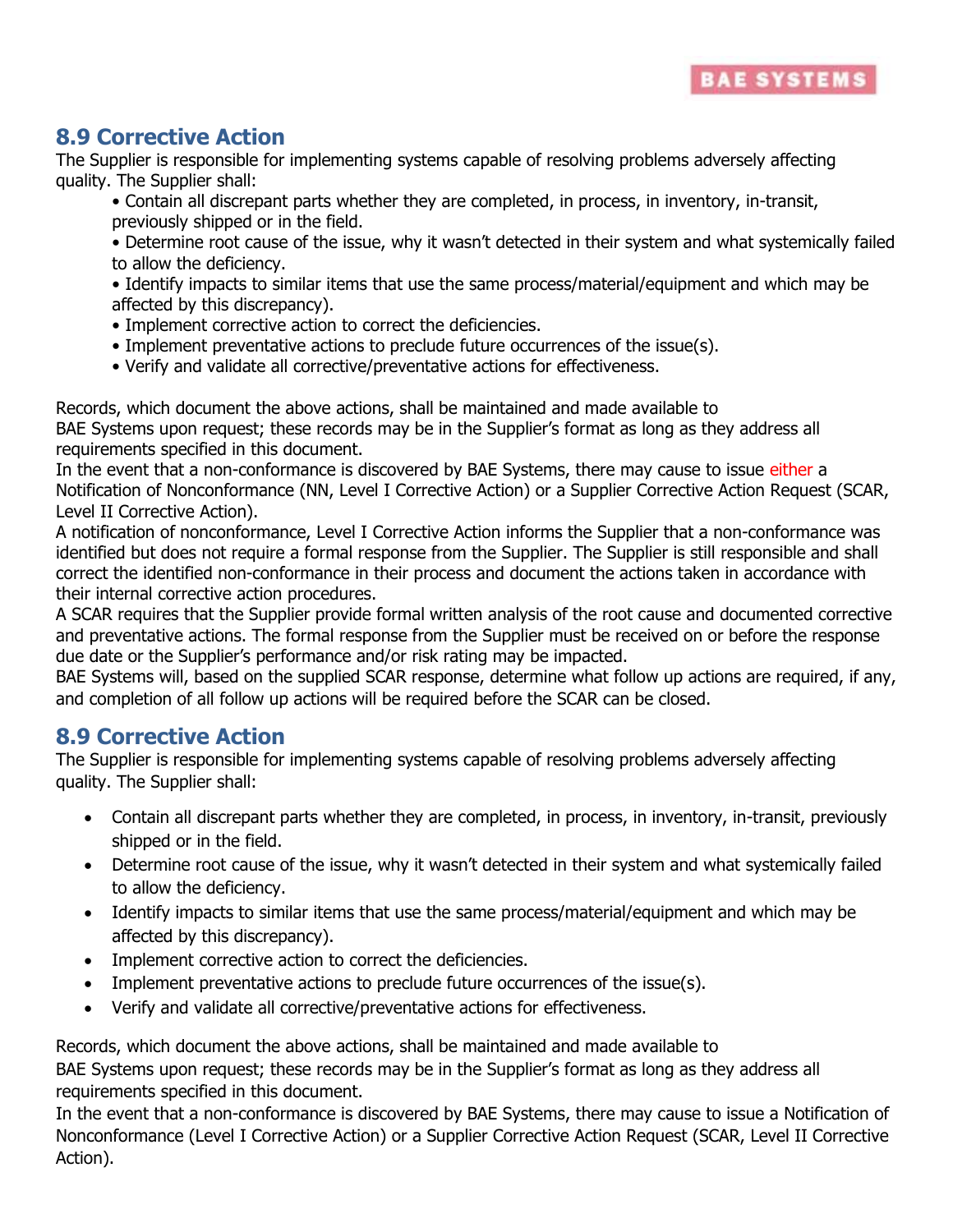

A notification of nonconformance, Level I Corrective Action informs the Supplier that a non-conformance was identified but does not require a formal response from the Supplier. The Supplier is still responsible and shall correct the identified non-conformance in their process and document the actions taken in accordance with their internal corrective action procedures.

A SCAR requires that the Supplier provide formal written analysis of the root cause and documented corrective and preventative actions. The formal response from the Supplier must be received on or before the response due date or the Supplier's performance and/or risk rating may be impacted.

BAE Systems will, based on the supplied SCAR response, determine what follow up actions are required, if any, and completion of all follow up actions will be required before the SCAR can be closed.

---------------------------------------------------------------------------------------------------------------------------------------

#### **8.12 Data Submission Instructions**

All data submissions, unless otherwise specified, shall be submitted electronically. The email subject line should include the relevant Purchasing Agreement number and part number. Paperwork should not be shipped with the product. The Supplier is required to use either an encrypted email system (setup between BAE Systems and the Supplier) or Secure File Transfer System (SFTS) for any and all technical data being submitted, drawings, performance and test data, etc. are considered technical data and need to be protected at all times. All documentation submittals shall include a (092245) source inspection / CDR paperwork submission form.

**Note:** If the submissions are for Anniston Forge, Anniston Spares, Phoenix, Aberdeen, Louisville, or Minneapolis and the parts are not certified or source inspected, the data packages and form 092245 are not required to be submitted in advance for an acceptance signature. For these locations, the data packages are to be sent with the parts. If you are unsure of the parts your company is certified for, contact your purchasing representative.

All data submissions for the following ship-to addresses are to be submitted to

**sqasterlinghts.pands@baesystems.com: 1805 Coleman Road, Anniston, Alabama 36207 6331 San Ignacio Ave, San Jose, California 95119 200 Industrial Drive, Elgin, Oklahoma 73538 1100 Bairs Road, York, Pennsylvania 17405 15 Windham Blvd, Aiken, South Carolina, 29805 34201 Van Dyke Ave, Sterling Heights, Michigan 48312 1100 North Boundary Patrol Rd, New Boston, Texas 75570**

# **8.12 Data Submission Instructions**

All data submissions, unless otherwise specified, shall be submitted electronically. The email subject line should include the relevant Purchasing Agreement number and part number. Paperwork should not be shipped with the product. The Supplier is required to use either an encrypted email system (setup between BAE Systems and the Supplier) or Secure File Transfer System (SFTS) for any and all technical data being submitted, drawings, performance and test data, etc. are considered technical data and need to be protected at all times. All documentation submittals shall include a (092245) source inspection / CDR paperwork submission form.

**Note:** If the submissions are for Anniston Forge, Anniston Spares, Phoenix, Aberdeen, Louisville, or Minneapolis and the parts are not certified or source inspected, the data packages and form 092245 are not required to be submitted in advance for an acceptance signature. For these locations, the data packages are to